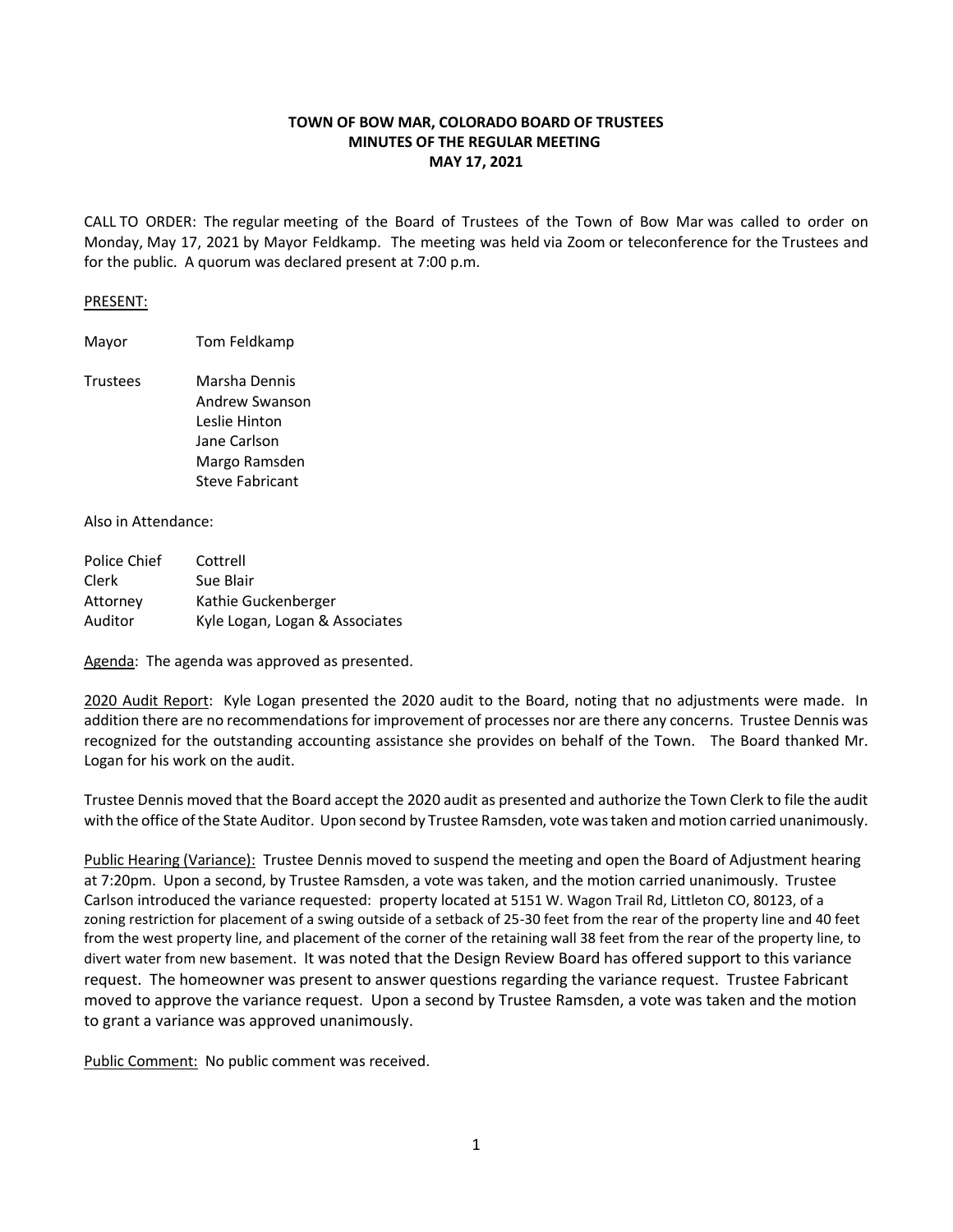Consent Agenda: Trustee Dennis moved to approve the items listed on the consent agenda as presented. Upon a second by Trustee Fabricant, a vote was taken and carried unanimously.

## Commissioners Reports:

Public Safety – Trustee Swanson requested authorization for he and Kathie Guckenberger to review and recommend changes to the golf cart ordinance currently in place. Trustee Swanson noted that it is very unclear to residents what roads it is permissible to drive golf carts on. The Board was in favor of this request. Chief Cottrell then reviewed his monthly report.

Finance – For the month of April, the total revenues were 33% of the year-to-date budgeted amount while operating expenses were at 11%. General government was 19% of the annual budget, public safety 25%, parks and rec 3%, and public works 0%. Total year-to-date operating surplus was \$202,790 and the net non-recurring income (building permits/road impact fees less building inspection expense) of \$55,010 results in a total year-to-date surplus of \$257,800. In March, the Town collected \$260,869 in property tax and road mill funds. Other sources of revenue included specific ownership tax, highway user tax and Xcel franchise fees.

Building – Trustee Carlson reviewed her report. In April, the Town collected \$6,462.50 in permit fees, \$2,664.81 in transportation utility fees, and \$560.00 in licensing for a total of \$9,687.31. Building Inspector fees paid in April totaled \$2,763.00.

Parks and Recreation – Trustee Hinton discussed removal of the Russian Olive trees along Sheridan. It is not clear at this time if open space funds could be used for removal without constructing a trail system along the roadway. As discussed at the April meeting, the junipers along Prospect were trimmed by the homeowner at no cost to the Town. There was some tree damage within the Town due to the weather. The installation of gravel in Mary's Meadow will commence once the mud is gone.

Public Works – Trustee Fabricant reported that discussion regarding temporary speed bumps has been tabled. The 2021 roadway program was discussed and various streets were identified, including Yellowstone, Ridge and possibly Bison. Trustee Fabricant will be discussing options with the engineer for the final recommendation. Trustee Swanson moved that the Board approve an expenditure of \$415,670 for the 2021 roadway improvements. Upon second by Director Carlson, vote was taken and motion carried unanimously. Trustee Fabricant provided a map indicating the placement of speed bumps within the Town. Trustee Fabricant reported that Metro Pavers will be crack sealing streets under their warranty work. Pothole repairs will be done as weather improves.

Intergovernmental Affairs – Trustee Ramsden reported that the Town will be billed \$225.00 per dumpster since the new agreement has not been executed, and that the agreement with Republic is in limbo. Republic is requesting changes to the agreement, said changes to be reviewed by the Town's attorney prior to approval of the agreement. Under the new agreement, the Town will receive 6 free dumpsters per year.

Attorney's Report – Attorney Guckenberger provided two ordinances for Board consideration: Ordinances to convert municipal court to a qualified municipal court of record and align penalties in the Municipal Code and state law. As a result of these changes, the Town's municipal court will function in greater alignment with Columbine Valley, which will in turn enable to the municipal court to follow consistent fine and penalty schedules in an efficient and predictable manner while exercising its discretion to secure justice.

Ordinance No. 333 - AN ORDINANCE OF THE BOARD OF TRUSTEES OF THE TOWN OF BOW MAR CONVERTING THE MUNICIPAL COURT TO A QUALIFIED MUNICIPAL COURT OF RECORD AND CONCERNING OTHER CHANGES TO CHAPTER 2, ARTICLE V OF THE BOW MAR MUNICIPAL CODE. The title of the ordinance was read into the record. Trustee Fabricant